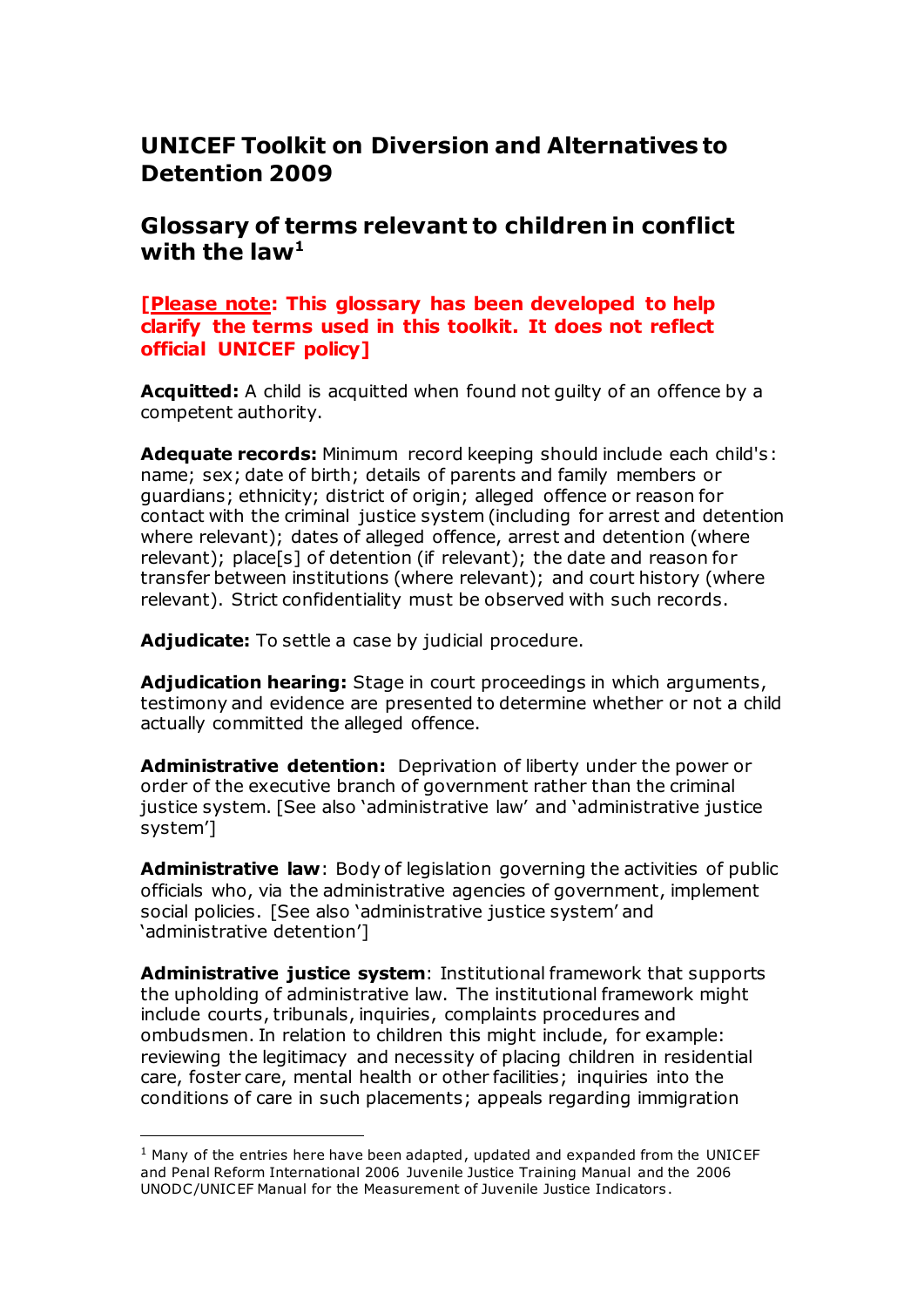status, child benefit or child support. [See also 'administrative detention' and 'administrative law']

<span id="page-1-0"></span>**Administrative offence:** Lowest level of offence, such as vagrancy, truancy, breaking municipal by-laws (ordinances), use of alcoholic beverages and, in some cases, vandalism.<sup>2</sup>

**Aftercare:** Control, supervision and care exercised over children, generally after custodial sentences. Aftercare may include probation, parole, counselling, enrolment in a community programme or other forms of treatment. Aftercare services are designed to support children's return to their families and communities.

**Age of criminal responsibility:** [see 'minimum age of criminal responsibility']

**Alternative sentence:** Measure that does not involve deprivation of liberty that is imposed at the time of final disposition on a child who has been found guilty of committing an offence. This is also known as a 'noncustodial sentence'.

**Alternatives (to deprivation of liberty or to detention):** Measures that may be imposed on children who are being formally processed through the criminal justice system that do not involve deprivation of liberty. Alternatives can be applied from the time of apprehension until final disposition for children who have not been diverted away from the formal justice system., For the purposes of this toolkit, 'alternatives to detention' and 'alternatives to deprivation of liberty' are used as synonyms. The terms 'alternatives to *imprisonment'* (as opposed to 'alternatives to *detention'* or 'alternatives to *deprivation of liberty'*) and 'non-custodial *sentencing'* (as opposed to 'non-custodial *measures'*) apply specifically at the sentencing/final disposition stage.[see 'deprivation of liberty' and 'detention'].

**Anti-social act/deed/behaviour:** Label used to differentiate the behaviour that is damaging to the community from the crime that is defined by law. Definitions vary from country to country and over time.

**Arrest:** When someone is placed under the custody (they are not free to leave) of the police, military, intelligence or other security forces because of actual, perceived or alleged conflict with the law. [2](#page-1-0) Definitions vary from country to country<sup>3</sup>. In general, holding a person for purposes of investigation (or confirming identity or contacting a responsible adult), without a specific offense being cited as the reason, would not be considered to be formal arrest. The criminal justice process often begins with an investigation by a police officer, either because he or she observes

<sup>2</sup> Adapted from *Lost in the justice system: Children in conflict with the law in Eastern* 

*Europe and Central Asia*, UNICEF, May 2008, Appendix 1. 3 In some countries, the term "arrest" is actually used to refer to pre-trial detention and sometimes also to a specific form of custodial sentence.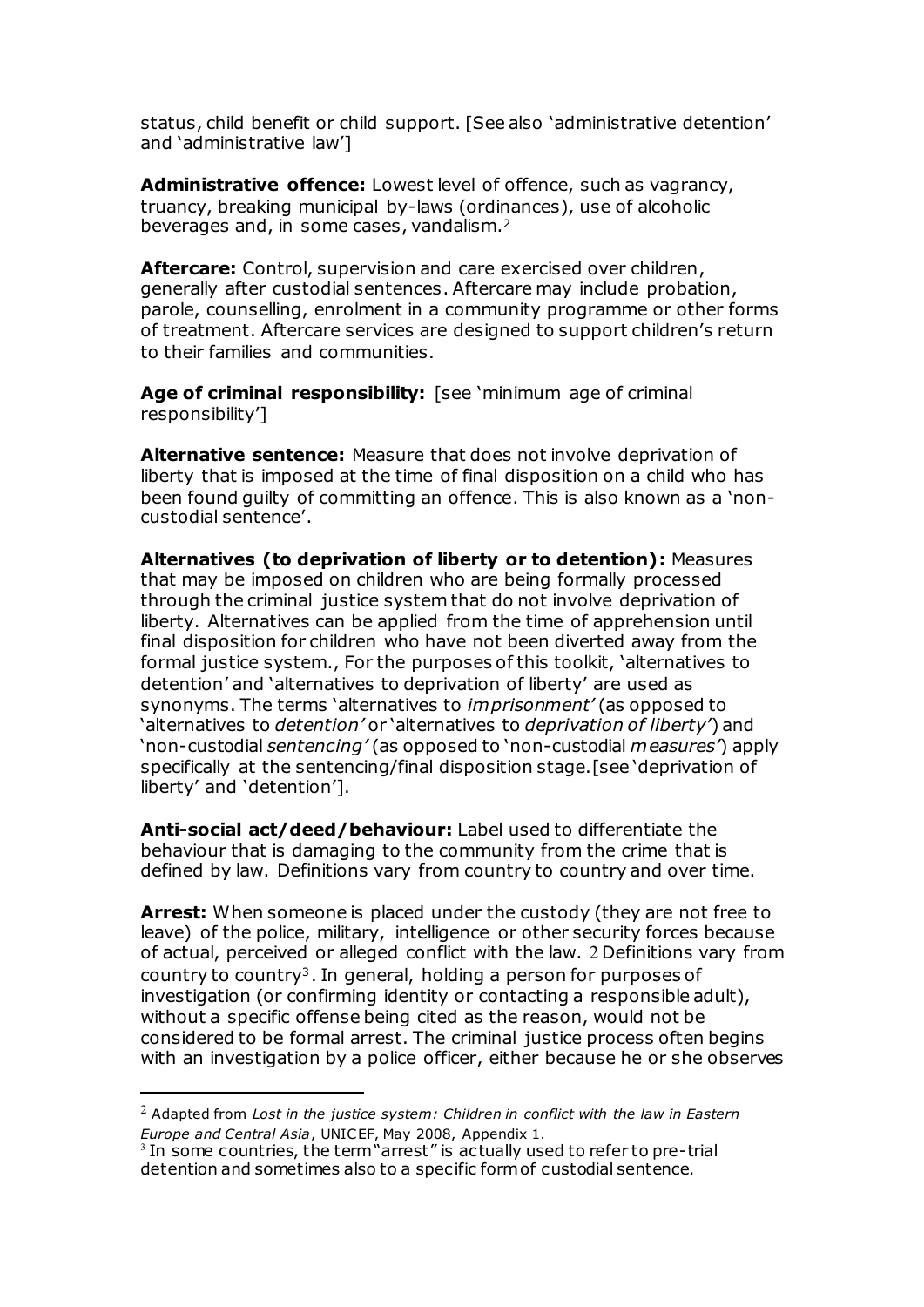a violation of the law being committed or because such an act is reported. The police officer will generally take one of three actions at arrest: 1) release the child to his or her parents / guardians or other family member with a warning or reprimand; 2) release the child to the parents / guardians or other family member under the condition that the child enrols in a community diversion programme; or 3) keep the child in custody and refer the matter to the juvenile / children's court for further processing. In civil law systems the police officer – or a designated colleague at the police station - is obliged to contact the *procureur* (public prosecutor) for further direction as the police officer does not have the discretion to apply diversion measures him or herself.

**Bail:** A suspect who has been arrested or charged with an offence is released by the police or court on condition that they report back at a certain date and time. Sometimes the suspect has to keep to certain conditions such as living in a particular place, not going near witnesses and/or not interfering with evidence. Sometimes the suspect has to pay a sum of money which is refunded only if they return to appear in court as ordered. However, the payment of money should be discouraged as it disadvantages children from poor backgrounds even if they will comply with the conditions of bail. A well-developed bail plan that meets the needs of the community and the child and involves the extended family will ensure compliance. If there is serious concern that the suspect will not return then they may be 'remanded in custody' – i.e. detained – pending further court appearance. Such pre-trial detention is grossly over-used for children in many countries.

**Caution / warning:** Official warning given to children in conflict with the law who admit to their offense. Police cautioning is a form of 'first level' or diversion, and can prevent children who have committed minor offences from spending time in detention facilities. As a condition of the caution or warning, the child may have to apologise to the victim/survivor and/or do some community work or other reparation.

**Charge:** A child is charged with an offence where the police, a law enforcement authority, the public prosecutor or a competent authority formally accuses him or her of having committed a specific offence.

**Child:** For the purposes of this toolkit, the term 'child' refers to any person under the age of 18, in line with the UN Convention on the Rights of the Child (Article 1). Stressing the use of child-sensitive terminology, words and terms such as 'minor', 'juvenile' and 'juvenile delinquent' have been avoided in this toolkit, due to their negative and prejudicial connotations and the fact that they detract from the reality that the individuals involved are first and foremost children and adolescents. These terms are replaced with references to 'child' and 'child in conflict with the law'. However, the term 'juvenile' will still be used when it is specifically mentioned by an international instrument under review or when quoting references and identifying the titles of previous researches. [It is understood that in the Spanish language the term 'child' (*niño / niña*) refers only to younger children; under-18s are therefore referred to as 'children' (*niños / niñas*) *and* 'adolescents' (*adolescentes*). It is also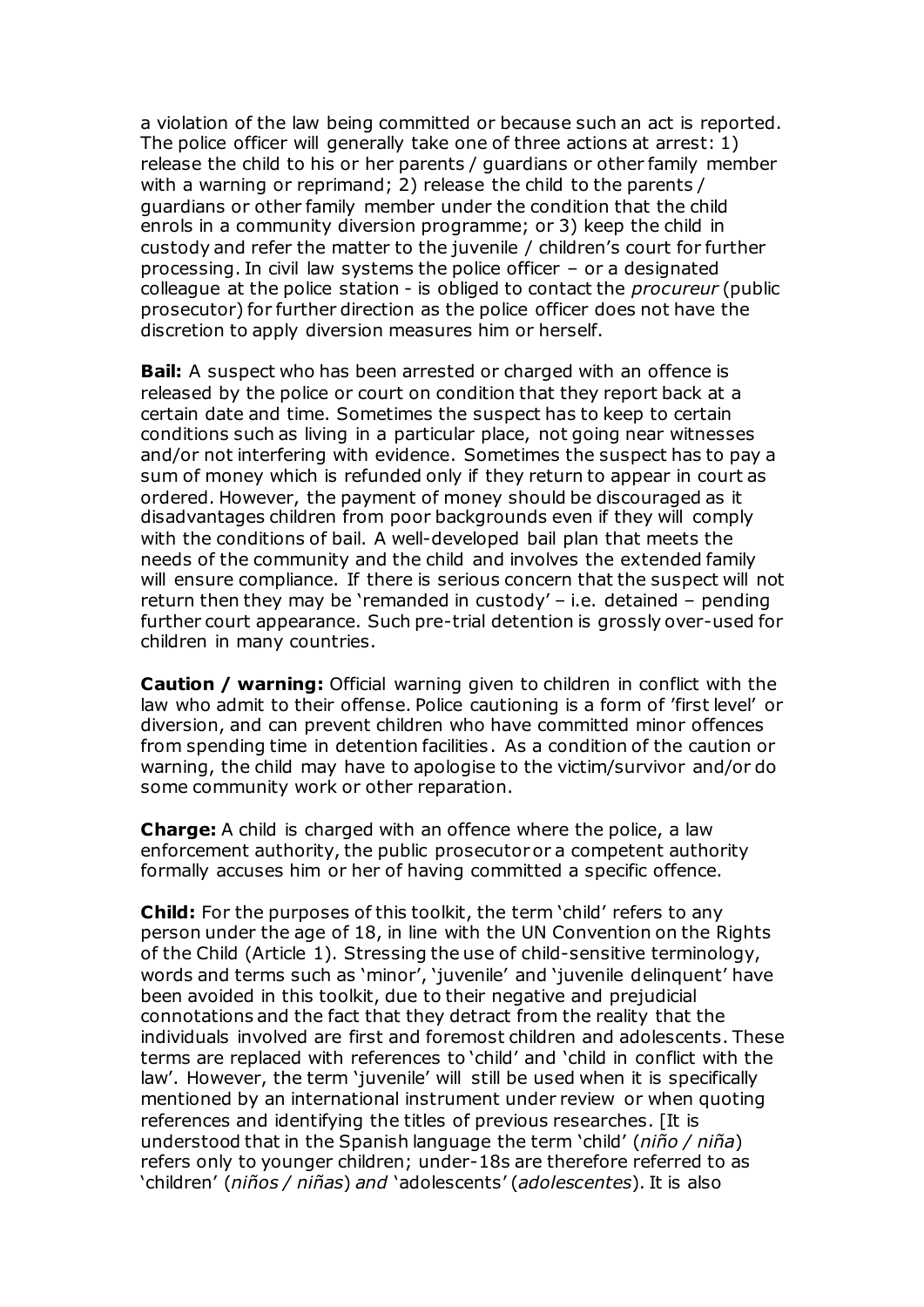understood that some English-speaking countries such use the term 'young people' or 'youth' to refer to older children out of respect for their increasing autonomy and independence. Some people argue that this helps to promote their participation in justice processes. However, to avoid confusion, this toolkit still uses the term 'child' to refer to all under-18s in line with the CRC.].

**Child in conflict with the law**: Any child who comes into contact with law enforcement authorities because he or she is alleged as, accused of – or recognized as having infringed the criminal law. In this regard, it is important to bear in mind that an act suspected to be against the law does not necessarily mean that a person is guilty of an offence. To be guilty, a person must have acted with awareness of what he or she was doing, with intent, and without duress or undue influence. The term 'child in conflict with the law' also applies to children under the age of criminal responsibility, although – if a distinction needs to be made – they can be referred to as 'children too young to be prosecuted', 'children under the minimum age for prosecution' or 'children under the minimum age of criminal responsibility', or 'underage offenders' (although there is dispute as to the appropriateness of this last term: can a child be an 'offender' if they are too young to be criminally responsible?).<sup>4</sup> Children may be arrested for activities that are officially criminalized in legislation but which the international human rights community calls to be decriminalized as a matter of urgency (e.g. status offences – see below). Furthermore, some children who have not engaged in criminal activity are arrested illegally. There is also a category of children who are directed to the criminal justice system because the care system is lacking. However, the present toolkit addresses the situation of children who are alleged as, accused of, or recognized as having infringed the criminal law.<sup>5</sup>

**Child in contact with the law:** Any child who comes into contact with the juvenile justice system or the criminal justice system as a victim/survivor, witness or in conflict with the law, and/or any child who comes into contact with the civil and/or administrative justice systems. This term is broader than 'child in *conflict* with the law'. Diversion and alternatives to detention apply specifically to children in *conflict* with the law, although it is recognised that many such children are also victims/survivors and/or witnesses as well.

**Child justice:** In some countries this term is synonymous with 'juvenile justice' (e.g. South Africa). In other countries this term has a much broader meaning, closer to 'children in contact with the law' and/or 'justice for children'. In order to avoid confusion, the term 'child justice' is not used in this toolkit. [See also 'juvenile justice', 'child in contact with the law' and 'justice for children']

L

<sup>&</sup>lt;sup>4</sup> The child under the age of criminal responsibility is in conflict with the law as the offence/crime must still be investigated and the child interviewed to establish that they are responsible. As they are below the age of criminal responsibility, criminal proceedings cannot be brought, but as a result of offending a welfare intervention may be required. <sup>5</sup> 'Alleged' is when the child is under investigation, before being charged; 'accused' is when the child has been charged but not yet tried; 'recognised' is when the child has been tried and found guilty.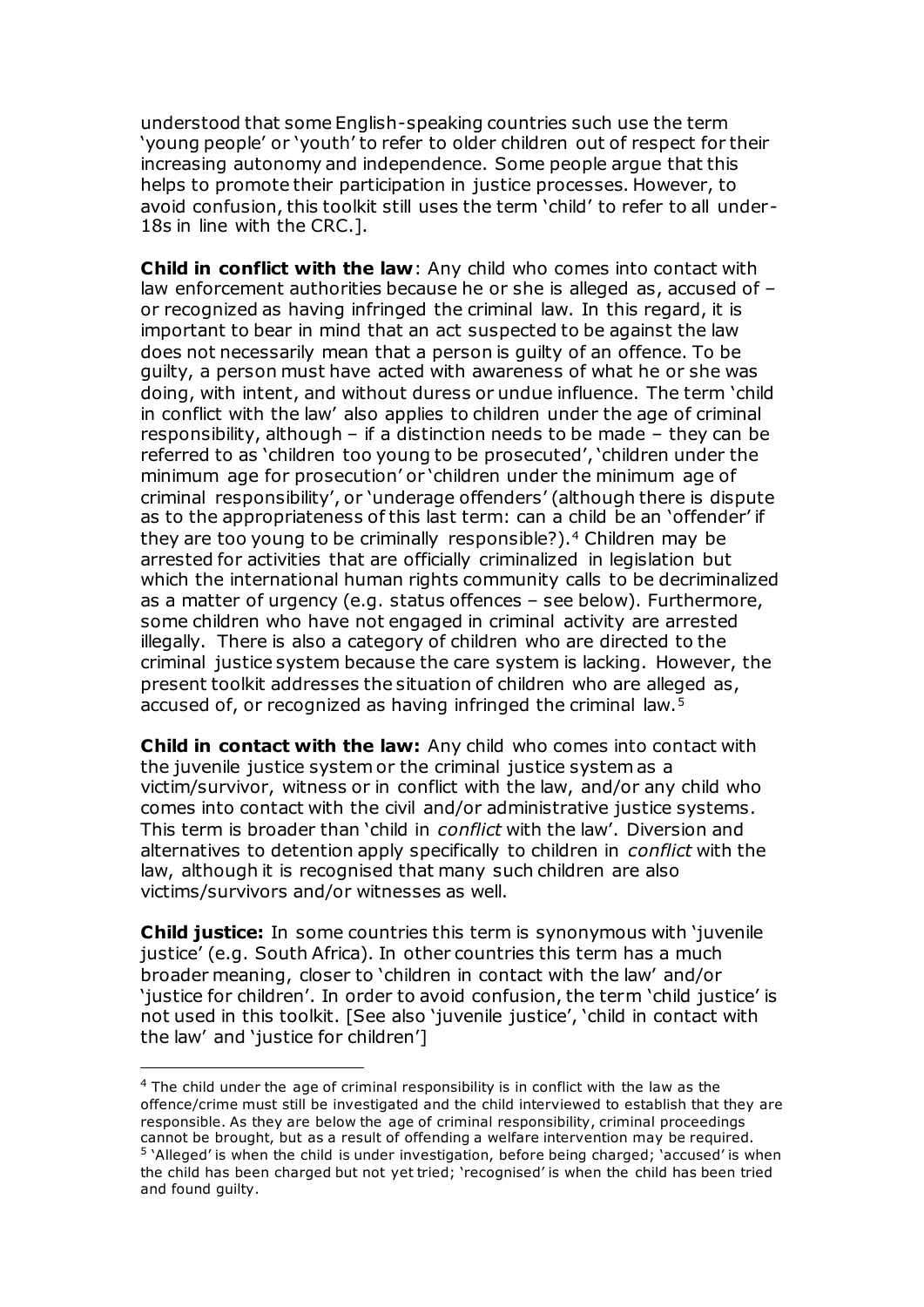**Child-friendly justice:** Sector–wide approach aiming to improve all policies and practices of the justice system towards children.<sup>6</sup> This includes legislation, norms, standards, guidelines, policies, procedures, mechanisms, provisions, institutions and bodies specifically applicable to children who come into contact with the criminal, civil or administrative justice system in any way, including as victims/survivors, witnesses and as children in conflict with the law. These aspects may or may not be framed within a separate system for children. 'Juvenile justice' is a similar term. However, 'juvenile justice' is used to refer only to children in conflict with the law, not to children who are victims/survivors or witnesses or who have contact with civil and administrative justice systems.<sup>7</sup>

**Child rights-based approach**: UNICEF does not have a specific definition for a 'child rights-based approach'. It relies instead on the 'human rights-based approach to programming'<sup>8</sup>, the UNICEF Mission Statement (which indicates that the CRC is the organisation's guiding frame of reference), and the 'four principles' of the CRC (nondiscrimination - Article 2, the best interests of the child - Article 3, the right to life, survival and development - Article 6, and respect for the views of the child - Article 12). Essentially this means: 'an approach which furthers the realisation of the rights of all children as set out in the CRC through programming which develops the capacity of duty-bearers to meet their obligations to respect, protect and fulfil rights and the capacity of rights-holders to claim their rights, and which is guided at all times by the principles of the right to life, survival and development, nondiscrimination, the best interests of the child and respect for the views of the child.'

**Child victim/survivor:** These terms refer to children who have had offences committed against them. In child protection work, much progress is being made to improve access to justice and child rights -based / sensitive treatment of such children in the criminal justice system. The term 'child victim/survivor' is preferred in this toolkit to the term 'child victim'. This is because the term 'survivor' (now widely used in relation to gender-based violence) acknowledges and reinforces children's resilience,

<sup>6</sup> *Critical Mass in Juvenile Justice: Guidance Note on Juvenile Justice Programming in the CEE-CIS Region*, UNICEF Regional Office for CEE/C IS, July 2009, Annex 1. 7

In some regions (e.g. the Caribbean) 'juvenile justice' and 'child justice' are used interchangeably to refer to children in conflict with the law but 'justice for children' is used to refer to all children in contact with the law, including victims/survivors and witnesses. Other countries and regions are against replacing 'juvenile justice' with 'child justice' on the grounds that this is too confusing with the broader 'justice for children' concept. <sup>8</sup> "In keeping with the outcome document of the UN consultation at Stamford (the UN Common Understanding), a human rights based approach to programming means for UNICEF that:

The aim of all Country Programmes of Cooperation, including in humanitarian situations, is to further the realisation of the rights of all children and women;

Human rights and child rights principles guide programming in all sectors at all phases of the programme process; and

Programmes of Cooperation focus on developing the capacities of duty -bearers, at all levels, to meet their obligations to respect, protect and fulfil rights; as well as on developing the capacities of rights-holders to claim their rights." [UNICEF *Programme Policy And Procedure Manua*l, Revised February 2007, pp. 5-6]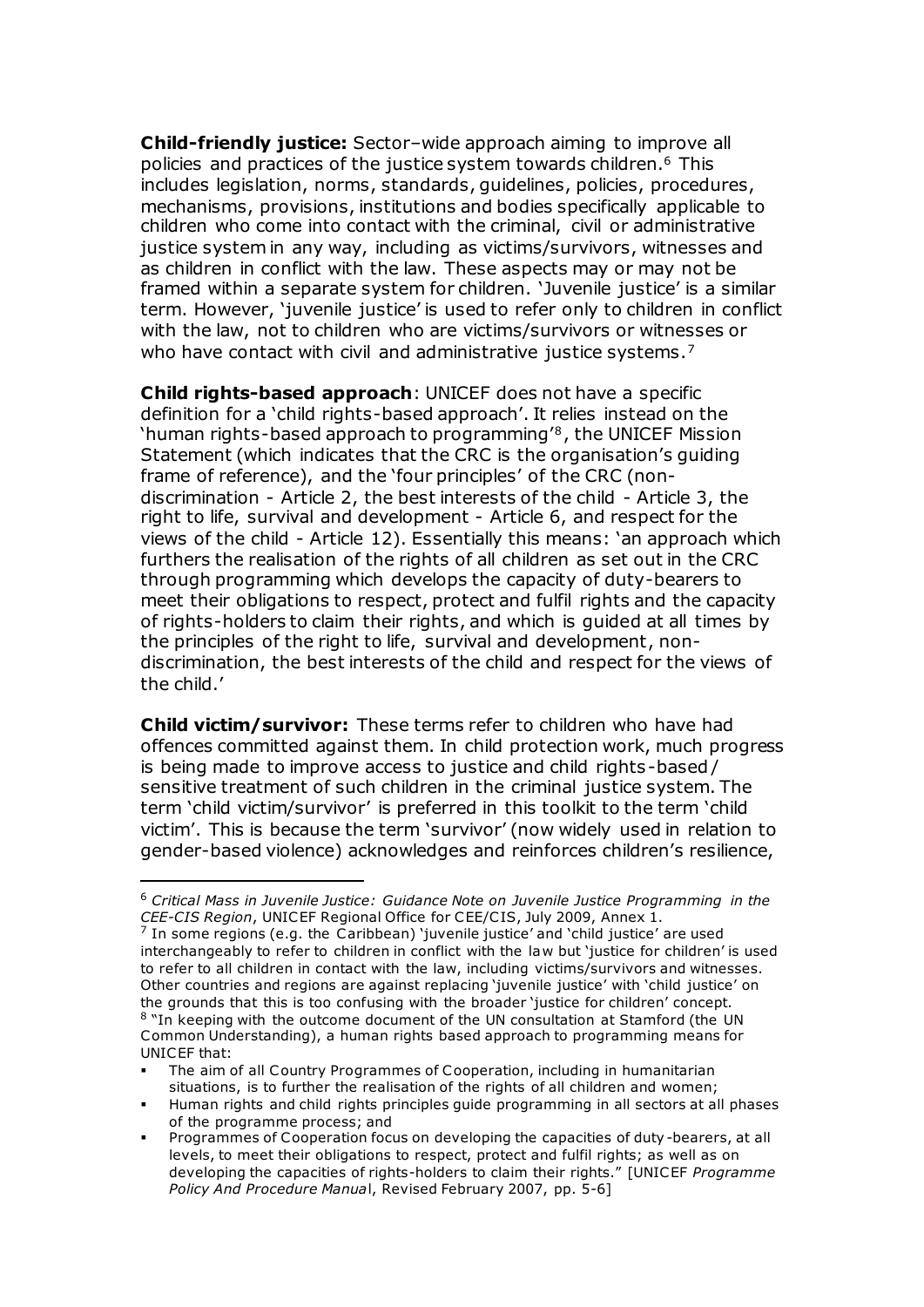can assist in psychological recovery, and can reduce 'double-victimisation' by continued labelling with the term 'victim' which many see as disempowering and stigmatising. The word 'victim' is retained, however, because it has a specific legal meaning in many contexts, it is still widely used and recognised and, unfortunately, not all children do 'survive'. This toolkit on diversion and alternatives only applies to children in conflict with the law. It must be remembered, however, that many children in conflict with the law are often also victims/survivors (and possibly witnesses) and this may be at the root of their offending behaviour. This is yet another reason why criminal justice systems need to deal sensitively and appropriately with children in conflict with the law, for example through the application of appropriate care and protection measures and investigation / perusal of perpetrators of crime *against* such children - in addition to implementing diversion or alternative sentencing measures which acknowledge this double status. Child victims/survivors can also be considered a witness to the crime.

**Child witness:** These terms refer to children who are witnesses in relation to criminal cases. This toolkit on diversion and alternatives only applies to children in conflict with the law.

**Civil law**: 'Civil law' has two possible meanings: 1. 'Civil law' is a legal system whereby laws are written into a systematic collection and codified, rather than being determined by judges; 2. An area of either 'civil' or 'common' law systems which deals with private law (relationships between individuals) rather than public law (relationships between individuals and the state). In relation to children this can involve, for example, custody and inheritance disputes.

**Civil justice system:** Institutional framework (procedures, professionals, authorities and institutions) that supports the upholding of civil law.

**Community order / community service order:** A sentence or measure to be served/implemented in the community. As part of the community order the court may order the child in conflict with the law to fulfil a number of requirements. These may include drug or alcohol treatment and testing, electronic monitoring (tagging), curfew, living at a specified address, unpaid work, doing or refraining from doing certain things or entering certain places, or attending certain programmes.

**Competent authority:** The part of the justice system for children in conflict with the law that is responsible for making procedural or disposition decisions regarding a child's case.

**Complaints mechanism:** Any system that allows a child (in conflict with the law) to bring any aspect of the treatment that child has received, including violations of his or her rights, to the attention of the authority responsible for the place of detention, or any other official body established for such purpose. Such mechanisms could include ombudspersons and autonomous, statutory community-based prison monitoring groups.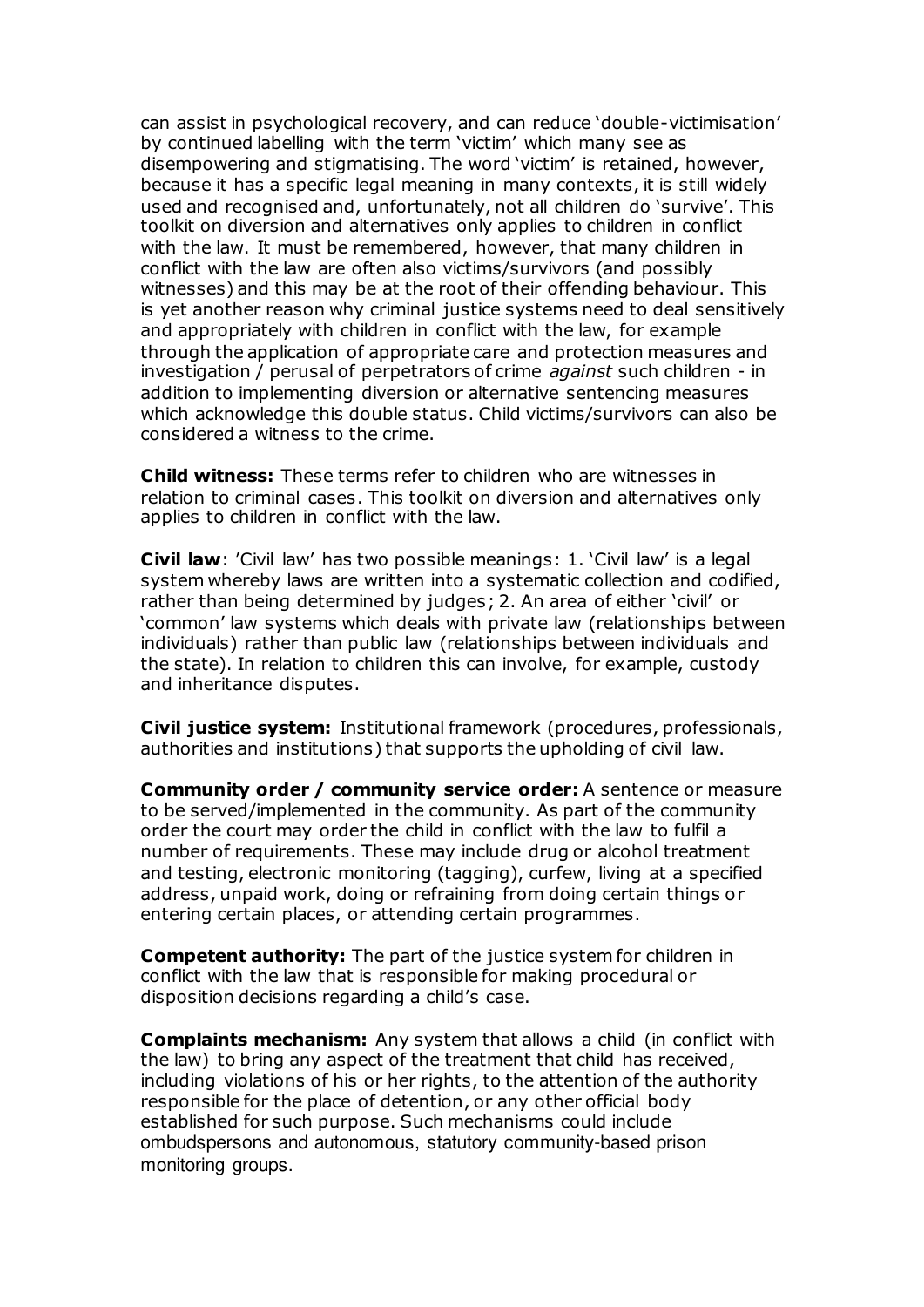**Conference / restorative justice conference / dialogue**: A facilitated meeting or encounter between stakeholders involved in an offence such as victims/survivors, children in conflict with the law and perhaps families, professionals and community members<sup>9</sup>. In some jurisdictions such as New Zealand, the court is required to refer the matter to a restorative justice conference and the conference reports back to the court with recommendations on how the matter should be dealt with.

**Convicted:** A child is convicted when found guilty of having committed an offence by the decision of a competent authority.

**Correctional facility:** Facility for the detention of individuals convicted of criminal activity, e.g. prison, borstal or certain 're-education centres' for children.

**Criminal law (penal law)**: Body of law that defines criminal offences, regulates the apprehension, charging and trial of suspected persons and fixes penalties and modes of treatment applicable to convicted offenders .

**Criminal justice system:** Laws, procedures, professionals, authorities and institutions that apply to witnesses and victims/survivors, and to those alleged as, accused of, or recognized as having committed a criminal offence<sup>10</sup>, whether adults or children. The criminal justice system may include elements which are specific to children as victims/survivors, witnesses or in conflict with the law. Where a separate system exists for children in conflict with the law this is often referred to as a 'juvenile justice system' [see also 'juvenile justice system'; 'civil justice system' and 'administrative justice system'].

**Criteria for pre-trial detention:** Basic conditions which must be met in order to justify the detention of children before and during their trial and which must be set out in law. Such criteria might include; need to prevent further offending; need to prevent interference with witnesses and/or victims/survivors; risk of flight or risk of deciding not to reappear before the court. If detention is sought there must be evidence to support one or more of these grounds.

**Custodial sentence:** Disposition involving deprivation of liberty.

**Deprivation of liberty:** means "any form of detention or imprisonment or the placement of a person in a public or private custodial setting, from which this person is not permitted to leave at will, by order of any judicial, administrative or other public authority."<sup>11</sup> This includes any form of residential placement including police lock-ups, remand homes, borstal l

<sup>&</sup>lt;sup>9</sup> In the field of restorative justice, the terms 'conference' and 'dialogue' are increasingly preferred to the term 'mediation', which assumes that parties on all sides are on the same 'moral playing field' and share equal blame for a situation – an assumption which can be inappropriate from the standpoint of victims/survivors. Source: The Little Book of Restorative Justice, Howard Zehr and Ali Gohar, 2003, p.7.

<sup>&</sup>lt;sup>10</sup> Adapted from the definition of 'adult criminal justice system' in the UNODC/UNICEF Manual on the Measurement of Juvenile Justice Indicators, Appendix 1, pp.53-55. <sup>11</sup> UN Rules on the Treatment of Juveniles Deprived of their Liberty (Havana Rules) Art. 11(b).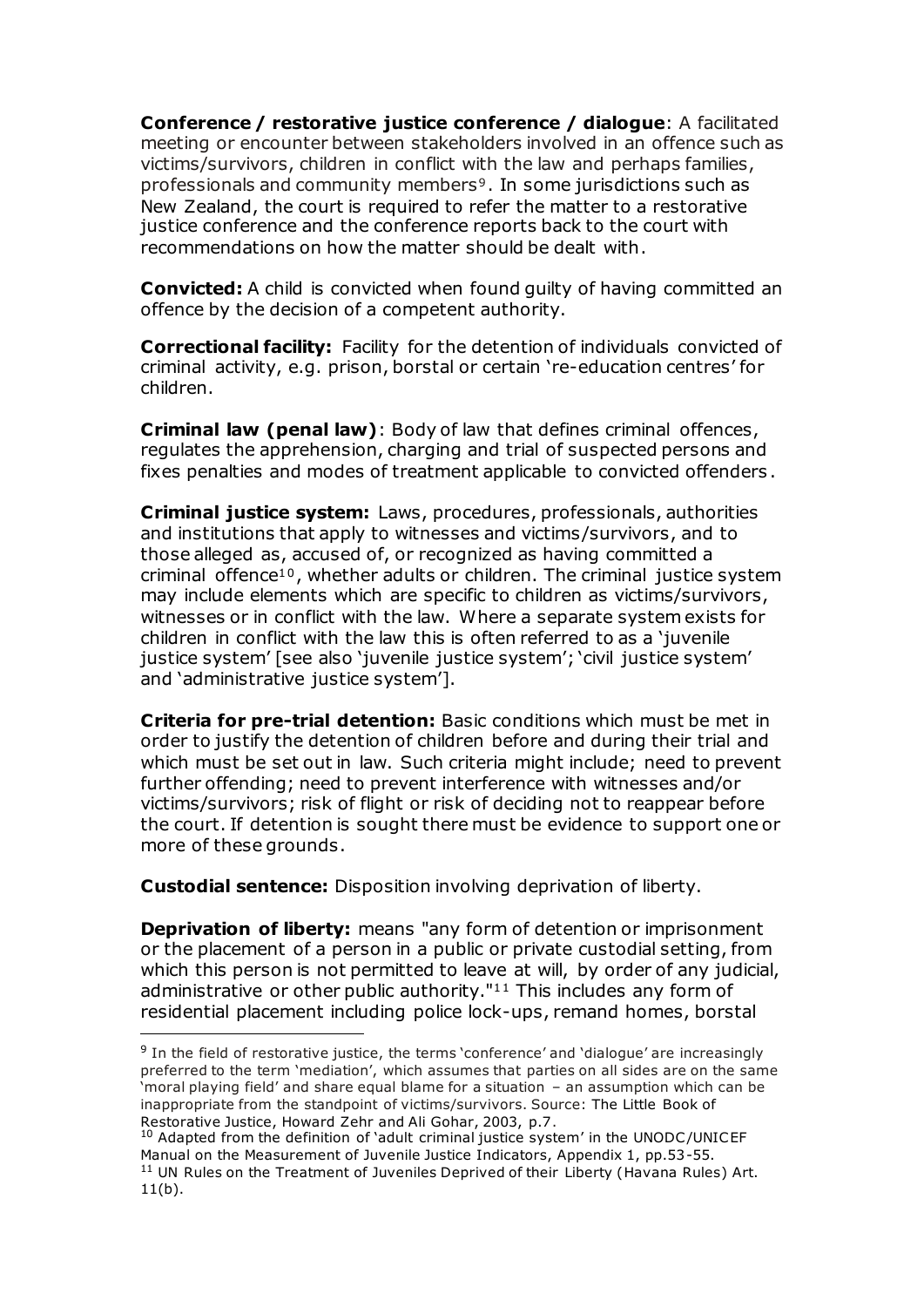institutions, reform schools, education and re-education centres, training centres and schools, treatment centres and secure institutions, whether they are facilities specifically for children or for adults. The term applies regardless of the reason why children are deprived of liberty, whether the declared aim is protection, rehabilitation, punishment or something else.

**Detention:** The Body of Principles for the Protection of All Persons under Any Form of Detention or Imprisonment (1988) defines detention as follows:

- "Detained person" means any person deprived of personal liberty except as a result of conviction for an offense;
- "Detention" means the condition of detained persons as defined above.

The term therefore normally refers to pre-trial detention only. However, in some countries, this term is rather used as a synonym to deprivation of liberty. For simplicity purposes, this is how these terms are used in the present toolkit.

In the case of children, detention should always be a measure of last resort and for the shortest appropriate period of time as per article 37 b) CRC. [See last resort].

**Disposition:** The decision reached concerning a child's case. Examples include, but are not limited to, a juvenile / children's court judge deciding to dismiss the case or to order a child to participate in a drug treatment programme or perform community service. The term 'disposition' covers a broad range of options. It is not synonymous to 'sentence' as 'disposition' includes dismissal of a case whereas 'sentence' always involves the application of certain measures. [See also 'sentence'] Juvenile / children's court case dispositions usually fall into the following categories:

- **Dismissal:** An order of the court disposing of a case without conducting a trial of the issues. Dismissal may occur when there is a finding of insufficient evidence to bring the matter to trial, when no more decisions or actions are anticipated, or when the case is already being handled by another court.
- **Placement:** Removing a child found to have committed an offence from the home and placing him or her elsewhere for a specified period of time, such as in a children's care home, detention centre or other facility.
- **Probation:** Placing a child found to have committed an offence under the supervision of the court (usually through a probation service or equivalent). During probation, the child must maintain good behaviour, not commit another offence, and meet any other conditions the court may deem it appropriate to impose.
- **Probation before judgment:** Placing a child found to have committed an offence on probation before the judge makes a final decision. Successful completion of the probation period results in a complete dismissal of the charges without any finding of involvement by the child in the offence.
- **Other:** A child found to have committed an offence may be given a disposition other than placement or probation, such as requiring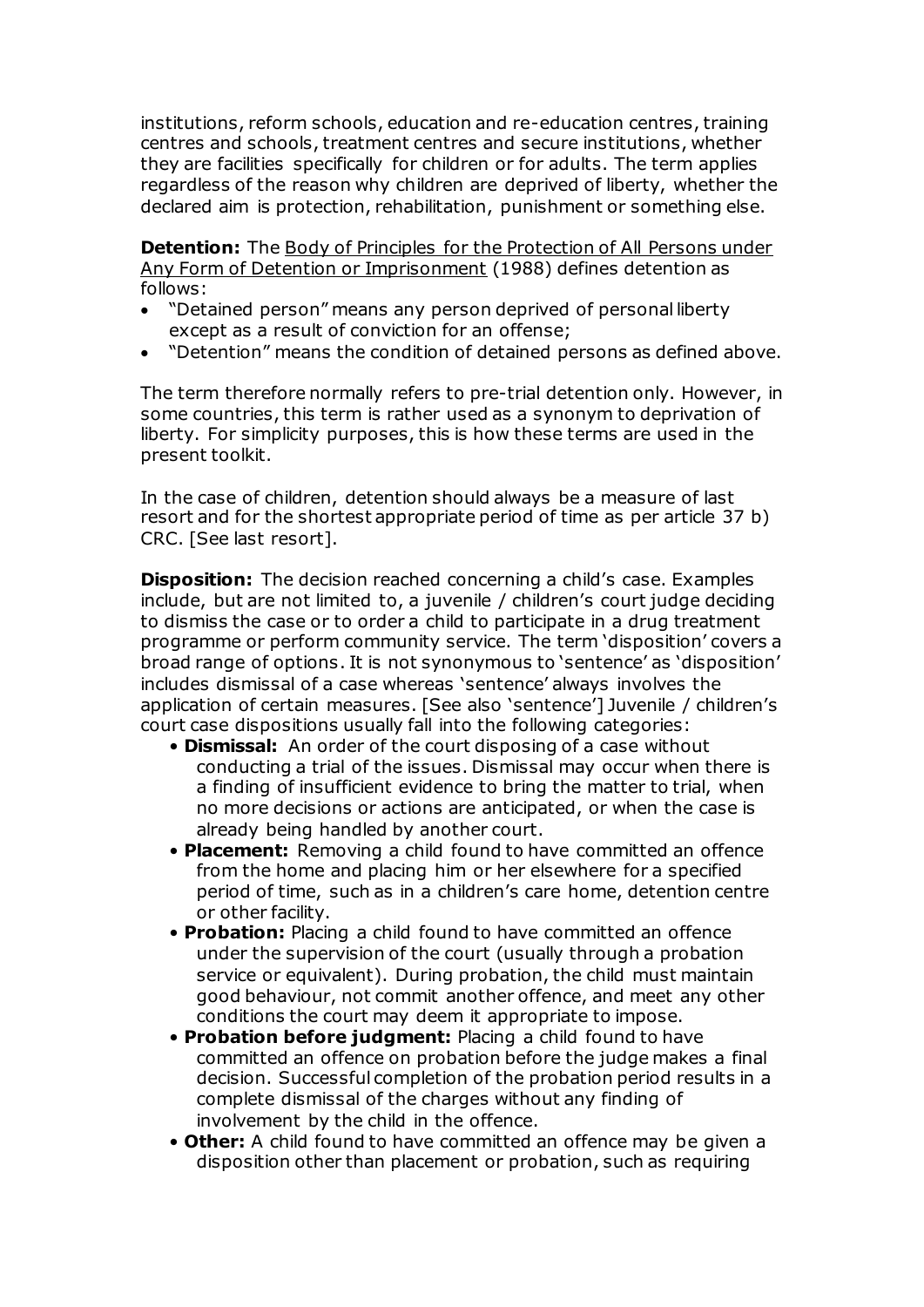participation in a drug abuse treatment system, payment of fines, or performance of community service.

**Disposition hearing:** Hearing held after the adjudication hearing in which the judge determines the disposition of a child's case.

**Diversion:** Diversion means channelling children in conflict with the law away from judicial proceedings through the development and implementation of procedures or programmes that enable many - possibly most - to avoid the potential negative effects of formal judicial proceedings, provided that human rights and legal safeguards are fully respected. Diversion can be instigated from the time of apprehension (before arrest) to any point up until the final disposition hearing (including after pre-trial detention). A decision not to pursue a case (e.g. through lack of evidence) may be made after a formal hearing but this is not 'diversion': the case is simply dropped altogether. The term should not be used with regard to children who are too young to be prosecuted: if they are young to be tried, they cannot be diverted from trial.

**Due process** (in full: 'due process of law'): Denotes a set of quarantees for a fair and impartial hearing in court, generally including – but by no means limited to – the defendant's right to understand the charges being brought, to challenge their arrest and detention (if applicable), to be considered innocent until proven guilty, to be informed of evidence held against him/her and to contest that evidence, to be represented, and to have access to judicial review of the decision.

**Hearing:** A court proceeding to decide on a course of action or to determine a child's involvement or non-involvement in an offence. In making the decision arguments, witnesses and evidence are considered by a judicial officer or administrative body. It should be noted that there is a wide variety of practice internationally in this area and that States often give different names to hearings at different stages of the process.

**Immigration / migration offence:** An offence relating to the legality of the entry and/or continued presence of the child and/or his or her family in the country in question, or to the legality of the current place of residence of the child and/or his or her family following internal displacement.

**Imprisoned person:** "means any person deprived of personal liberty as a result of conviction for an offence."<sup>12</sup> [See also 'detention']

**Individual rehabilitation / reintegration plans:** A document which outlines specific characteristics of a child's conflict with the law which is designed to tailor rehabilitation / reintegration to each individual child. The plan should address the risks in the child's life that led to the original conflict with the law. Should such services as substance abuse

<sup>&</sup>lt;sup>12</sup> (UN) Body of Principles for the Protection of All Persons under Any Form of Detention or Imprisonment (1988).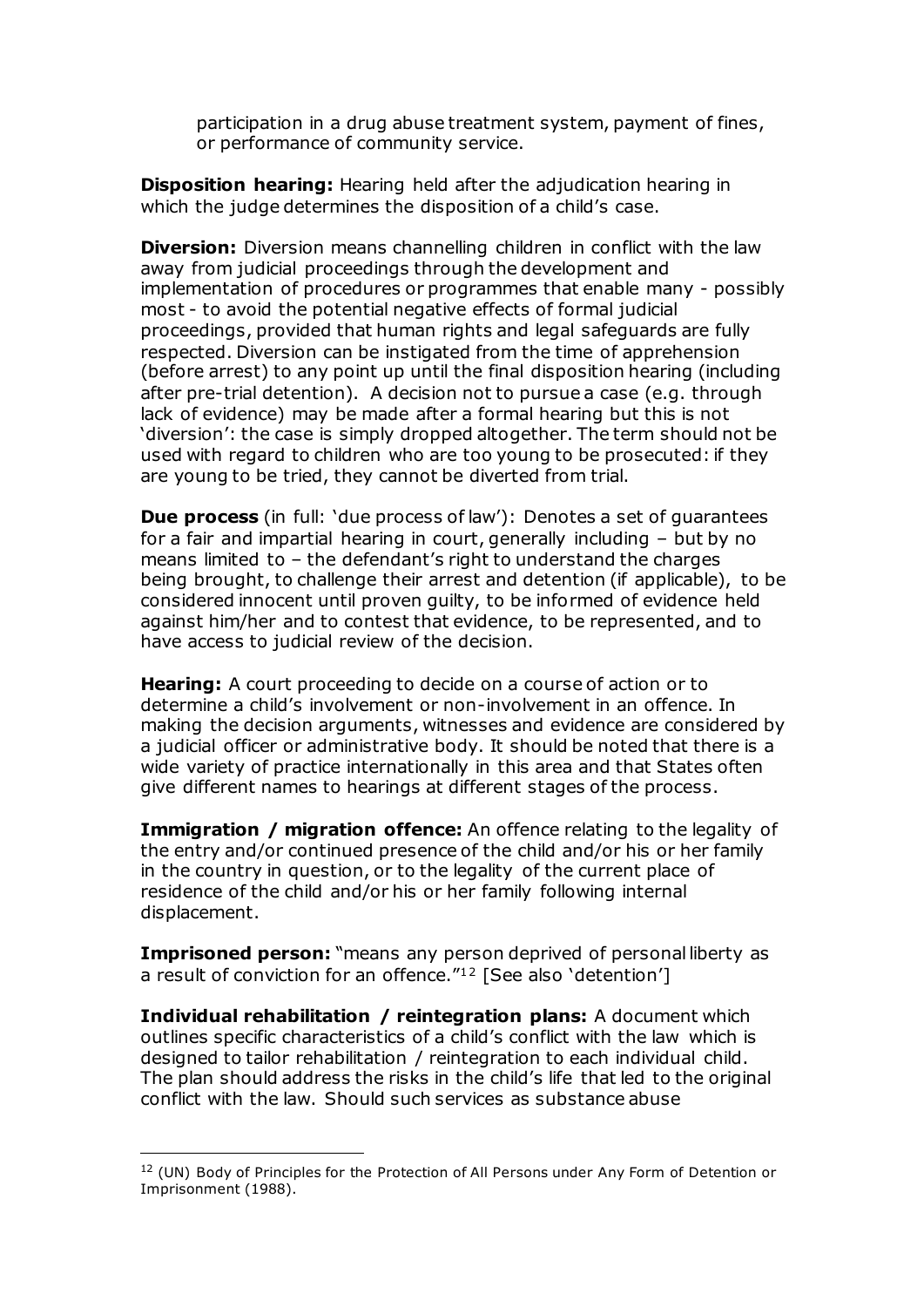counselling, family counselling or educational support be needed, these steps would be outlined in an individual child's plan.

**Informal justice system / non-formal justice system:** Forms of justice enforcement and dispute resolution that are not an integrated part of the formal justice system and which have a degree of effectiveness, stability and legitimacy within a designated local constituency. Informal justice systems are most often based on a normative framework deriving from tradition/custom, and/or religion, on occasions with integrated elements from the national legal framework and/or international human rights standards. In many cases informal justice systems draw on a variety of legal sources.

**Information systems:** Procedures and structures that enable bodies or institutions that deal with children in conflict with the law to systematically record, update and retain information about those children.

**Justice for children:** This terms refers to policies and programmes aiming at ensuring that children are better served and protected by justice systems, through full application of international norms and standards for all children who come into contact with justice systems as victims/survivors, witnesses and alleged perpetrators; or for other reasons where judicial intervention is needed, for example regarding their care, custody or protection. In short, justice for children goes beyond juvenile justice – i.e. work with children in conflict with the law – to include all children going through justice systems, for whichever reason.

**Juvenile court:** A court with authority over cases involving individuals under a specified age, usually 18 years.

**Juvenile delinquency / juvenile delinquent (or 'child delinquency / delinquent'):** 'Juvenile delinquency' is used to refer to behaviour of children which violates the law. However, it is also used to refer to general 'anti-social behaviour' which may or may not be criminalised within a particular jurisdiction. Behaviour which *has* been criminalised might include activities prohibited to children but not to adults – such as 'truancy', 'running away' or being 'beyond parental control' (also known as 'status offences' – see below). Sometimes, as in the case of sexually exploited children or children exploited by adults for criminal purposes, the system does not differentiate between the child as the perpetrator of a crime and the child as victim/survivor of a crime. 'Juvenile delinquency' and 'juvenile delinquent' carry strong negative connotations in English which can damage the reintegration process and therefore other terms are used in this toolkit such as 'child in conflict with the law'.

**Juvenile justice / juvenile justice system:** Legislation, norms, standards, guidelines, policies, procedures, mechanisms, provisions, institutions and bodies specifically applicable to children in conflict with the law who are over the age of criminal responsibility. These aspects may or may not be framed within a separate system for children. For example, in the criminal code, special provisions may exist for children in conflict with the law although they are dealt with in an adult rather than a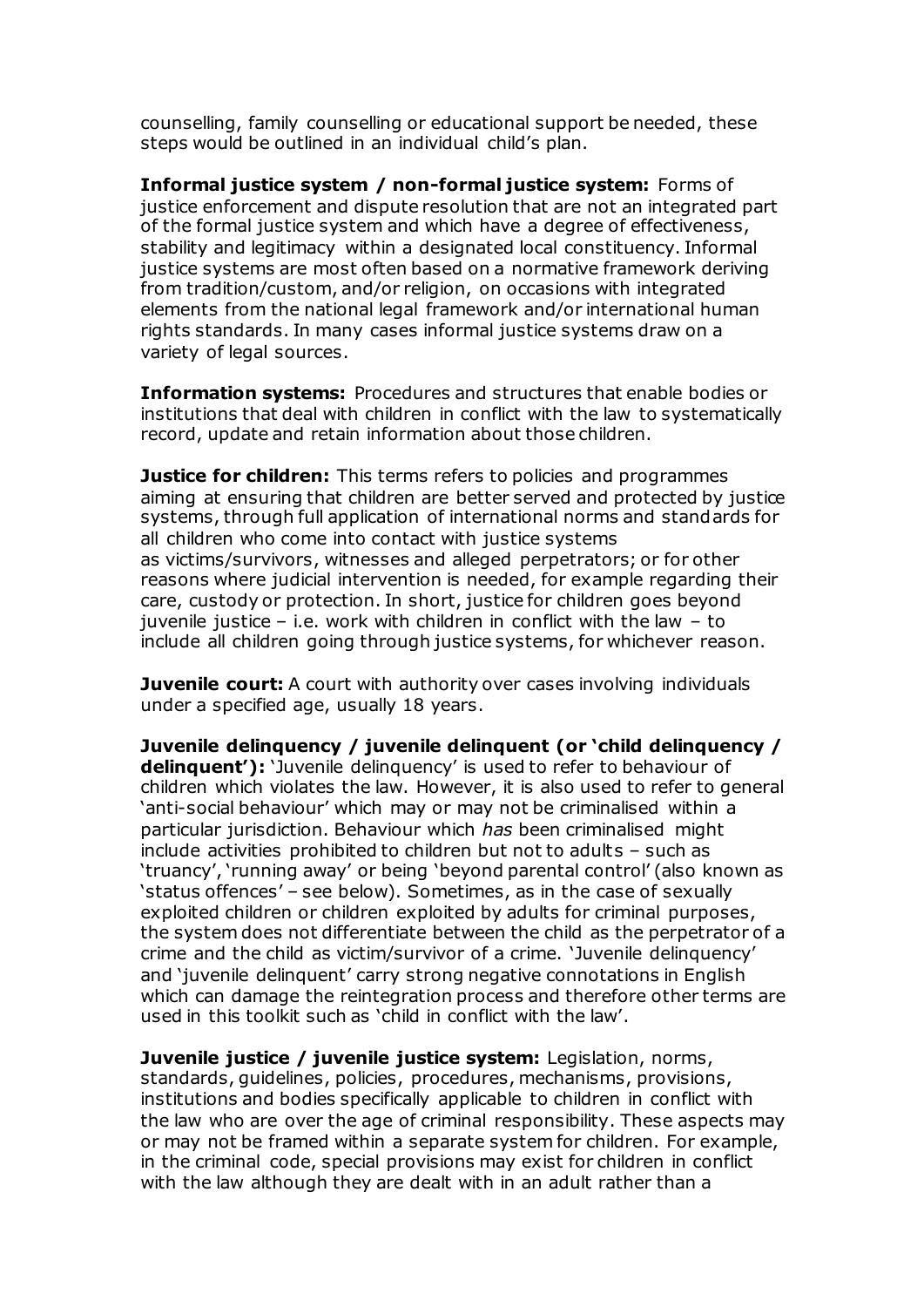children's court. In some countries, a gradual shift away from the term 'juvenile justice' is taking place, in favour of 'child justice'. [See also 'child justice']

Last resort: means that "deprivation of personal liberty shall not be imposed unless the juvenile is adjudicated of a serious act involving violence against another person or of persistence in committing other serious offences and unless there is no other appropriate response" (Rule 17(c), UN Rules on the Administration of Juvenile Justice).

**Legal representation / legal assistance / legal aid:** 'Legal representation' is representation in court by a qualified lawyer (or a legally trained person who is authorised to appear in court). This is not the same as 'legal assistance' or advice which can be provided by a lawyer, NGOs or paralegals at any stage of the criminal justice process. 'Legal aid' generally refers to funding or funding schemes made available by the State or others to provide for 'legal representation' to all vulnerable groups in contact with a justice system, whether as offenders, victims/survivors or witnesses, to ensure their effective legal protection.

**Life skills:** Life skills are abilities which help us to adapt and to behave positively so that we can deal effectively with the challenges of everyday life. Life skills include things like: decision-making, goal-setting, problemsolving, coping with stress, coping with emotions, negotiating friendship, interpersonal relationships, empathy (concern for others), critical thinking, resisting peer pressure and assertiveness.

**Mediation / victim-offender mediation:** A process in which a neutral person assists two or more people to resolve a conflict and reach a solution acceptable to all sides. This is commonly used in restorative justice processes as a diversion measure or an alternative to court proceedings. Victim-offender mediation brings the victim/survivor of a crime together with the offender for mediation, provided that the offender has admitted guilt to the offence (without pressure) and that both sides agree to take part. Mediation does not have to be face-to-face: 'shuttle' mediation and letter-writing are some examples of indirect mediation. The terms 'conference', 'conferencing' or 'dialogue' are increasingly preferred to the term 'mediation' (which implies that parties on all sides are on the same 'moral playing field' and share equal blame for a situation – an assumption which can be inappropriate from the standpoint of victims/survivors). $13$  [See also 'conference']

**Minimum age of criminal responsibility**: This is the lowest age at which the juvenile justice system deems a child can be held responsible for his/her own behaviour and can therefore be found guilty in a court. Under this age children are not considered to have the capacity to infringe penal law.<sup>14</sup> Penal codes often make exceptions to the minimum age in l

<sup>13</sup> *The Little Book of Restorative Justice*, Howard Zehr and Ali Gohar, 2003, p.7.

 $14$  "If the child is too young to be prosecuted [...], criminal law principles do not apply. The extent to which procedures for younger children involved in criminal activity should comply with article 40 of the CRC is not entirely clear. It is clear, however, that some other provisions of the CRC must be respected, especially the principles that no child shall be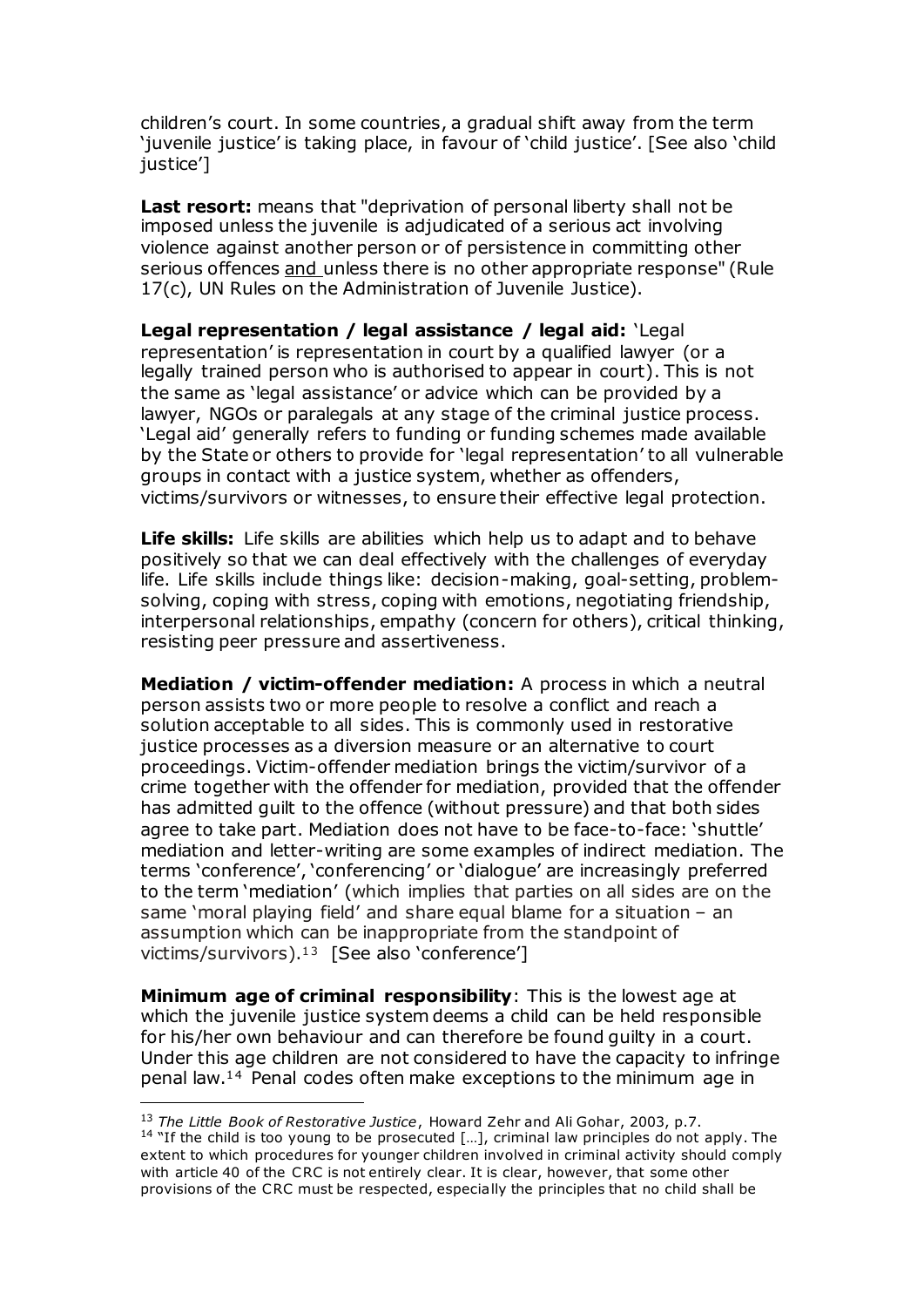cases of very serious crimes, which is strongly opposed by the Committee on the Rights of the Child. There is debate internationally about what the minimum age of criminal responsibility should be. The Committee on the Rights of the Child General Comment No. 10 (2007) on 'Children's rights in juvenile justice' states that "a minimum age of criminal responsibility below the age of 12 years is considered by the Committee not to be internationally acceptable. States parties are encouraged to increase their lower MACR to the age of 12 years as the absolute minimum age and to continue to increase it to a higher age level" (paragraph 32). In some regions, there is some interest in introducing the term and concept of 'minimum age of prosecution' rather than 'minimum age of criminal responsibility' (which is considered confusing "because in many countries juvenile justice systems are based on the principle that children do not have 'criminal responsibility''<sup>15</sup>).

**Non-formal justice system:** [see 'informal justice system']

**Non-residential programme:** Programme that provides services to children who live at home or in the community and report to the programme on a daily basis or as scheduled (as opposed to a 'residential' programme – see below). Children in such a programme require more attention than that provided by probation and aftercare services. Often the programme operates its own education programme through the local school district.

**Offence:** An act punishable by the law by virtue of the legal system in question.

**Penal law:** [see 'criminal law']

l

**Positive sentencing:** Determining a constructive measure whose components are considered most likely to respond effectively to the individual child's specific needs and circumstances with a view to avoiding his/her future recourse to behaviour resulting in conflict with the law.

**Pre-trial detention:** The period when children are deprived of liberty between the moment of being charged and the moment of being sentenced. Such deprivation of liberty must be used only as a last resort, must be the least restrictive in the circumstances and must be ordered by a competent authority. Diversion away from formal proceedings is strongly encouraged, as it allows for release from pre-trial detention as early as possible. Pre-trial detention includes: detention in police cells

deprived of liberty arbitrarily or illegally, and that any deprivation of liberty must be the last resort and for the shortest appropriate period of time. (Art.37 (b)) This means that no underage child may be confined in a residential facility in order to prevent further involvement in criminal activity unless it is clear that other forms of assistance to the child and his or her family would not serve this purpose. In addition, any child who is deprived of liberty for this reason must be treated humanely, and has the right to challenge the legality of the deprivation of liberty in a court. (Art.37(d))." *Terminology used in Juvenile Justice System Reform Assessment*, Dan O'Donnell, consultant, UNICEF Regional Office for CEE/C IS, Child Protection, February 2008.

<sup>15</sup> *Terminology used in Juvenile Justice System Reform Assessment*, Dan O'Donnell, consultant, UNICEF Regional Office for CEE/CIS, Child Protection, February 2008.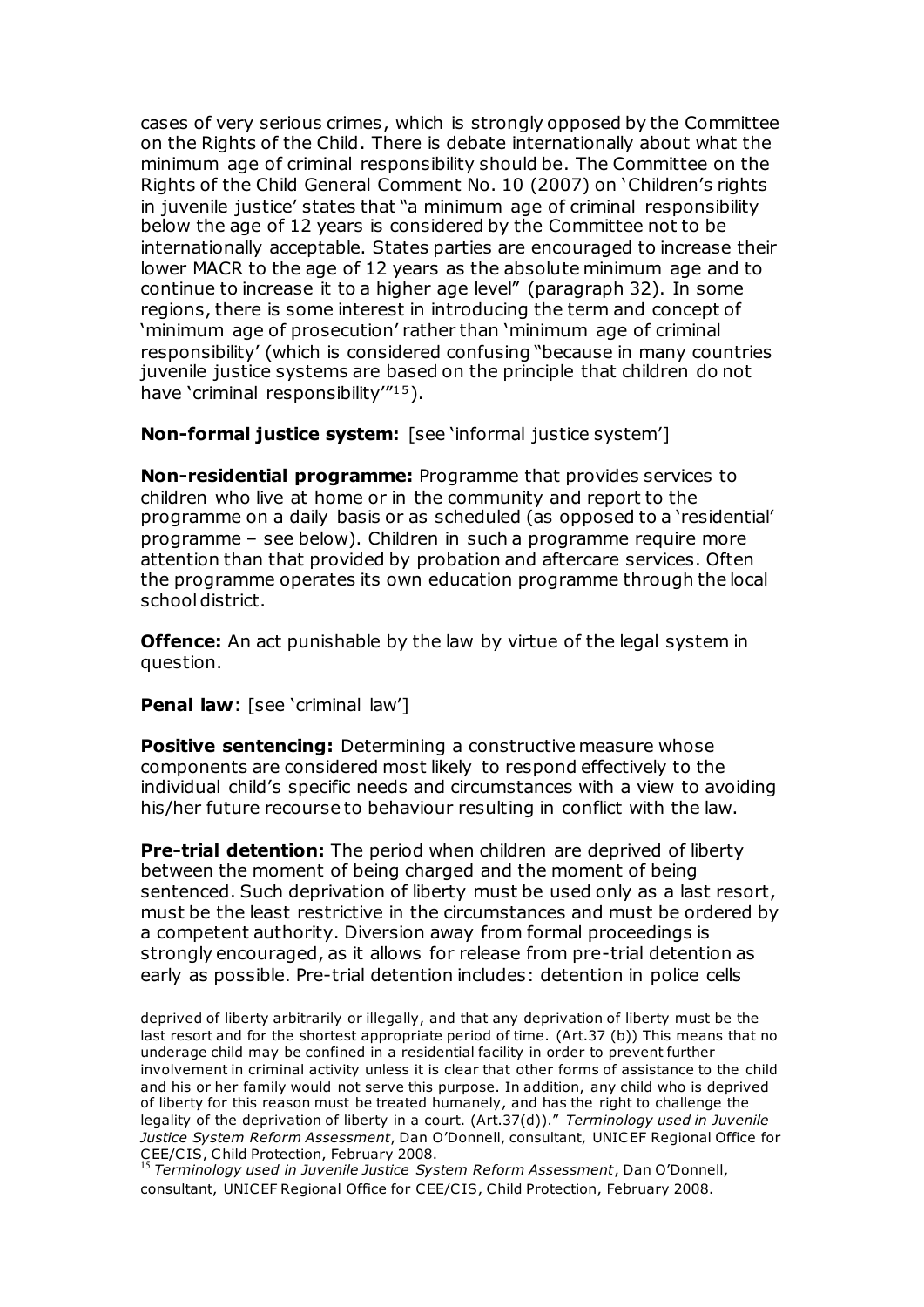following arrest and before the first assessment of the case before a competent authority; and detention in remand facilities following the first hearing of the case before a competent authority but prior to the final disposition hearing. Over-use and abuse of pre-trial detention is a cause for great concern internationally. In many countries children can spend months and even years in pre-trial detention whilst awaiting final disposition of their cases. [See also 'criteria for pre-trial detention']

**Probation / supervision:** Non-custodial measure involving the monitoring and supervision of a child whilst he or she remains in the community as well as guidance and assistance. A competent authority, the public prosecutor, the social welfare service or a probation officer usually supervises probation. Probation may be employed as a measure on its own, or following a custodial sentence. During probation, the young person must maintain good behaviour, not commit another offence, and meet any other conditions the court may deem appropriate to impose. Precise definitions vary. Similar arrangements can be designated by other terms, such as parole or conditional sentence, depending on the country.

**Probation officer:** Government official responsible for supervising a period of probation. He or she is often in charge of conducting an assessment of the child and referring him or her to appropriate counselling, education and reintegration programmes. In some countries this role is performed by a social worker.

**Protective Environment Framework (PEF):** UNICEF conceptual framework for analysis and programming which defines eight broad elements that are critical to the creation of a protective environment for children. A 'protective environment' is where girls and boys are free from violence, exploitation, and unnecessary separation from family; and where laws, services, behaviours and practices minimize children's vulnerability, address known risk factors, and strengthen children's own resilience. The eight interconnected elements of the PEF work individually and collectively to strengthen protection and reduce vulnerability. They are: 1. Governmental commitment to fulfilling protection rights; 2. Legislation and enforcement; 3. Attitudes, traditions, customs, behaviour and practices; 4. Open discussion, including the engagement of media and civil society; 5. Children's life skills, knowledge and participation; 6. Capacity of those in contact with the child; 7. Basic and Targeted Services; 8. Monitoring and oversight.

**Proportionate**: Maintaining a just, proper, balanced or comparative relationship. In justice this is often used to refer to the relationship between an offence and the response to this offence – in other words ensuring that the response is 'reasonable' and not an over- or an underreaction. According to the CRC (A*rticle 40.4): "*A variety of dispositions, such as care, guidance and supervision orders; counselling; probation; foster care; education and vocational training programmes and other alternatives to institutional care shall be available to ensure that children are dealt with in a manner appropriate to their well-being and proportionate both to their circumstances and the offence." According to the Beijing Rules (Rule 17.1(a)): "The reaction taken shall always be in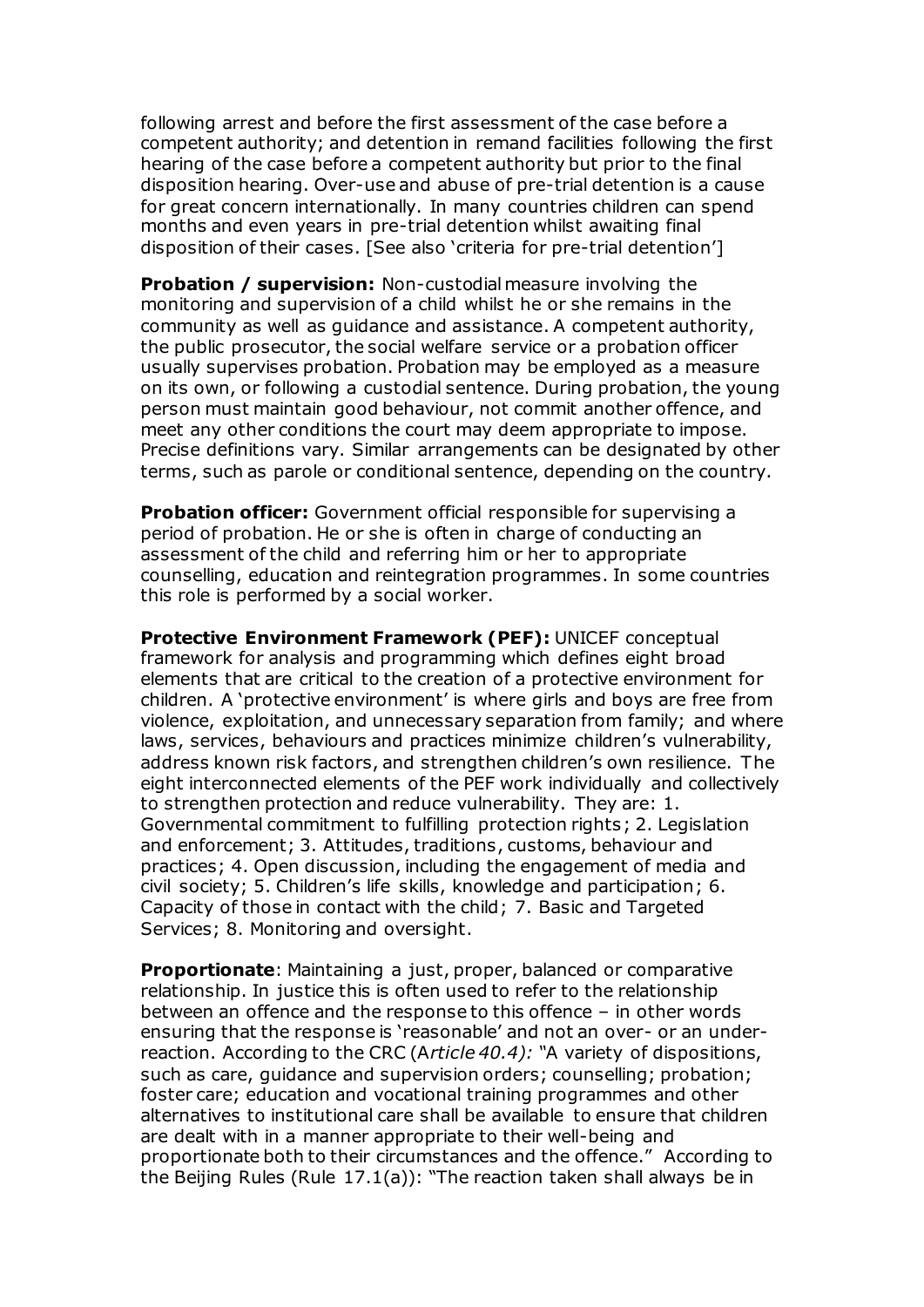proportion not only to the circumstances and the gravity of the offence but also to the circumstances and the needs of the juvenile as well as to the needs of the society".

**Punishment**: A penalty imposed for wrongdoing.

**Recidivism:** Re-offending within a certain period. Recidivism is a key indicator in evaluating the level of 'success' of diversion and alternatives in comparison to detention, as well as when evaluating the success or failure of rehabilitation programmes in prisons. Recidivism is often measured in relation to a time period, e.g. '10% of those who participated in the programme committed another crime within 12 months following completion of the programme'. However, for such findings to be valid, there needs to be rigorous methodology in place.

**Rehabilitation**: Restoring of a person to good health or a constructive place in society, often through therapy and education. The term 'reintegration' is generally preferred to 'rehabilitation' as the latter is thought to divert attention away from external factors and responsibilities bringing a child into conflict with the law. Art. 40 CRC specifies that every child in conflict with the law has the right to be treated in a way which takes into account the desirability of promoting his/her reintegration and assuming a constructive role in society [See also 'reintegration']

**(Re)integration**: (Re)-establishing of roots and a place in society for children who have been in conflict with the law so that they feel part of, and accepted by, the community. This involves a process of social, economic and political reintegration, for example: through the restoring of family, peer and community relationships; and through participation in educational or livelihood activities, cultural and leisure activities, and decision-making processes. 'Re'-integration assumes that the child was once a part of, and accepted by, the community in the past. However, in some cases the process might be more accurately described as 'integration' where the child is experiencing these things for the first time. [See also 'rehabilitation']

**Remand**: When a competent authority sends someone who has been accused of committing an offence back into custody to await trial or continuation of their trial.

**Residential programme:** Programme in which children live on-site in programme housing. Residential programmes do not have the security fences and security hardware typically associated with correctional or detention facilities. A residential programme, for example, could be located in a converted apartment building or a single-family home. If a child is not free to leave at will, then this is considered to be deprivation of liberty.

**Restorative justice:** The UN Basic Principles on the use of restorative justice programmes in criminal matters define it as an approach in which the victim/survivor and offender, and in some cases other persons affected by a crime, "participate actively together in the resolution of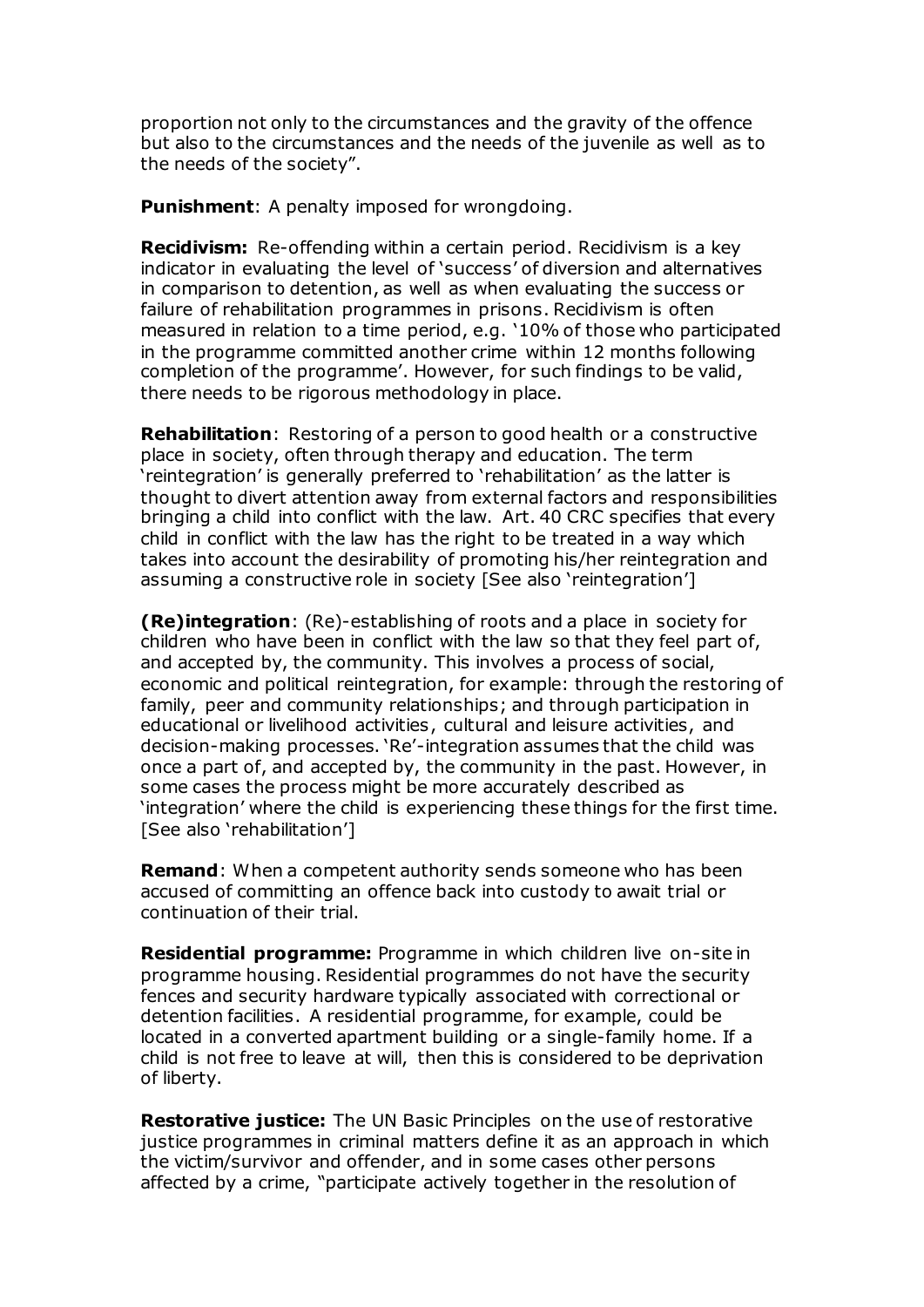matters arising from the crime, generally with the help of a facilitator." However, a broader definition can sometimes be more helpful, for example: restorative justice is a way of responding to criminal behaviour which emphasises repairing the harm caused by the crime and 'restoring' harmony as much as possible between offender, victim/survivor and society. It mainly involves some form of mediation and conflict resolution and often results in apologies, reparation, compensation and community service. In contrast to 'retributive justice', which focuses on punishing the offender via a two-way relationship (offender and state), 'restorative justice' addresses harm, needs, accountability and obligations via a threeway relationship (offender, victim/survivor and society). Restorative justice: makes the offender responsible for reparation of harm caused by the offence; gives the offender an opportunity to prove his/her positive capacity and qualities; tackles guilt feelings in a positive way; and involves others who have a role in conflict resolution including victims/survivors, parents, extended family members, schools and peers.

**Retributive justice:** A form of justice, which asserts that a legitimate moral response to crime is proportionate punishment, irrespective of whether this will achieve positive social consequences.

**Sentence:** Final decision, notwithstanding any right of appeal, by a competent authority about a child's case ruling that the child shall be subject to certain measures. [See also 'disposition']

**Social inquiry report:** This is an assessment of an accused person's current and past social circumstances and their need and motivation for treatment or other alternative forms of non-custodial care (e.g. community work order, probation). It also reviews the appropriateness of the various measures recognized by the legal system. A social enquiry report is often a pre-requisite to enable juvenile / children's court judges to use their discretion in disposing of children's cases in the most appropriate way. However, it is often overburdened and under-resourced social service departments or probation office staff who are responsible for compiling these reports and in many countries they are not completed in practice. [See also 'individual rehabilitation plan']

**Status offence:** An act or behaviour that is only considered criminal if the person committing it is, or is believed to be, under the age of eighteen (i.e. it is an 'offence' due to their 'status' as a child). Typical status offences include truancy, running away from home, being out after dark or being 'beyond parental control'. Children living on the streets are particularly vulnerable to being apprehended by police on the grounds of status offences. International guidelines call for status offences to be decriminalised.<sup>16</sup>

<sup>&</sup>lt;sup>16</sup> Riyadh Guidelines, Guideline 56 (GA Res 45/112 of 14<sup>th</sup> December 1990): "In order to prevent further stigmatization, victimization and criminalization of young persons, legislation should be enacted to ensure that any conduct not considered an offence or not penalized if committed by an adult is not considered an offence and not penalized if committed by a young person."